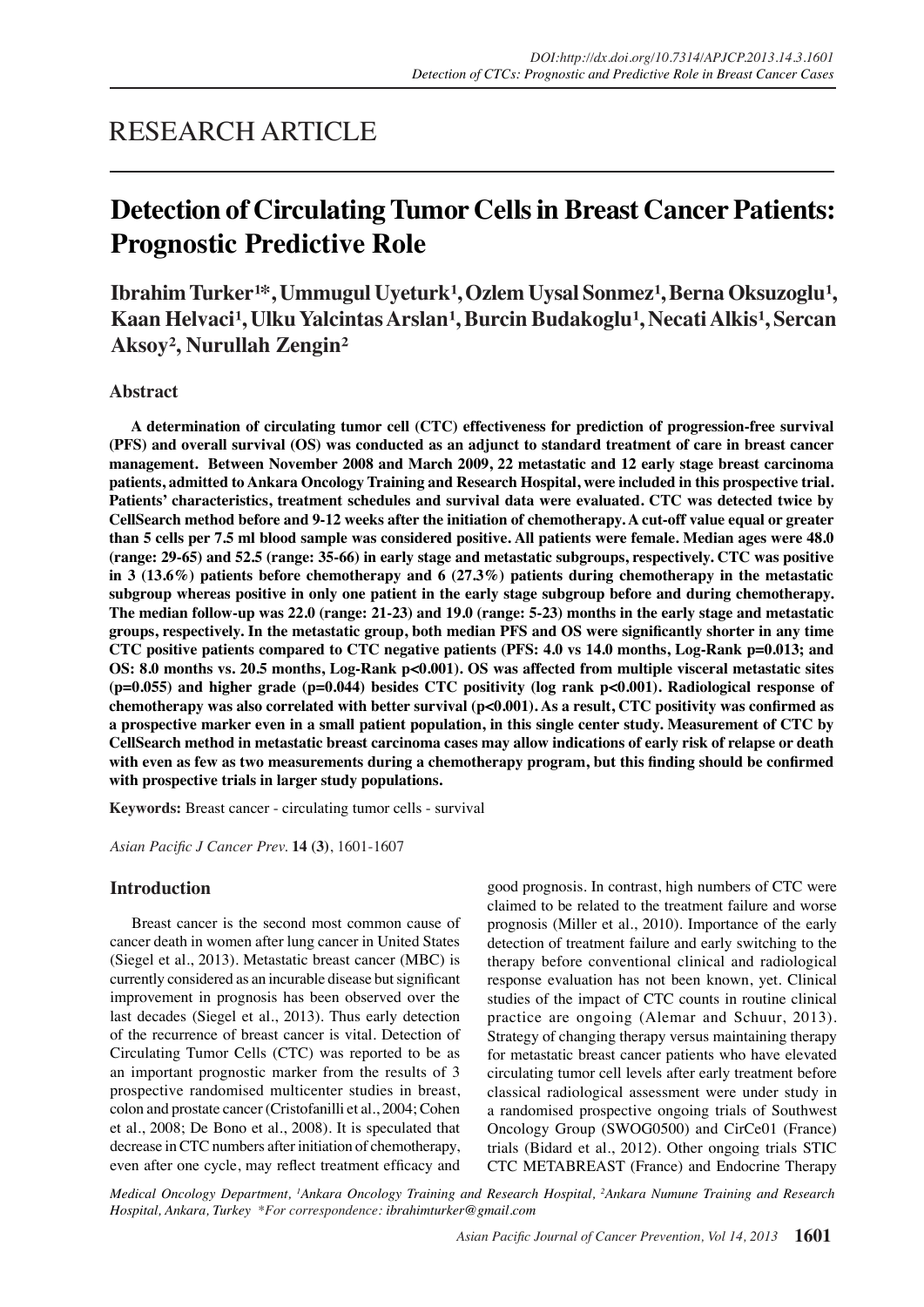#### *Ibrahim Turker et al*

Index (USA) assess the CTC guided hormone therapy vs. chemotherapy decision in M1 patients (Bidard et al., 2012). In two metastatic breast carcinoma cases, early changing to capecitabine plus lapatinib treatment after detection of doubling of CTC numbers on treatment resulted in near total decrease in CTC numbers (Camara et al., 2009). Ongoing trials DETECT III (M1 patients, Germany) and Treat CTC (cM0(i+)patients, European Organisation for Research and Treatment of Cancer/ Breast International Group) assess the use of anti-HER2 treatments in HER2-negative breast cancer patients selected on the basis of CTC charactersitics (Bidard et al., 2012). These ongoing trials may answer clinical questions about routine use of CTC in daily practice.

Recent study with 236 metastatic breast cancer, claimed that nomograms which relied on CTC counts as a continous covariate, induced the use of web based tool for estimating survival, supporting treatment plan and clinical trial stratification in first line MBC (Giordano et al., 2012). The presence and detection of CTC is rarer in early breast cancer. Larger study populations and longer follow up time is needed to show clinical benefit of CTC detection. Thus prospective randomised study data is limited especially in early breast cancer. Ongoing Treat CTC trial combines the prognostic information of CTC in adjuvant setting and the promise of adjuvant trastuzumab given to HER2-negative patients in past studies (Bidard et al., 2012).

CellSearch (Veridex, LLC, Raritan, NJ) is a widely used semi-automatic commercial system that relies on immunomagnetic capture of CTCs using epitelyal cell adhesion molecule (EpCAM) which is expressed on the surface of epitelial malignancies, followed by positive selection with cytokeratin and negative selection of leukocytes. This method has been approved by US Food and Drug Association (FDA) and European Union (CE) for detection of CTCs in breast, colon and prostate cancer but results of prospective randomised studies are awaited for routine use as a standard of care if this detection yielded progression free survival (PFS) and overall survival (OS) (Harris et al., 2007; Bidard et al., 2012).

It was reported in 177 metastatic breast cancer who had CTC≥5 detected by Cellsearch method at baseline, had less PFS and OS compared to patients of whom baseline CTC<5 (7 months vs 3 months and 22 months vs 10 months, respectively) (Cristofanilli et al., 2004). They also claimed that the presence of high levels of CTC 3-5 weeks after the initiation of chemotherapy herald treatment failure (Cristofanilli et al., 2004). Reproducibility of CellSearch method was reported between 80-82% and the incidence of CTC as 70% in a study of 92 metastatic breast cancer patients (Riethdorf et al., 2007). Statistically shorter PFS and OS were reported in patients who had basal CTC≥5 than CTC<5 at the time of 14th week of treatment in a prospective randomised study of metastatic breast cancer (Hayes et al., 2006). The difference between operators were also reported to detect CTC was 0.7 % in a randomised study of 138 metastatic breast cancer patients (Budd et al., 2006). They also concluded that CTC detection was more sensitive, reliable and reproducible method than conventional

radiological methods for the determination of survival in earlier treatment time (Budd et al., 2006). It was reported that CTC count was a significant predictive factor for overall survival (OS) in all immunohistochemically defined molecular subtypes (Munzone et al., 2012). In a larger study, 468 MBC patients were divided into three subgroups based on immunohistochemical staining of the primary tumor: hormone receptor postive, Her2 positive and triple negative groups. This study confirmed independent prognostic value of CTC detection but lack to show difference between primary tumor-based molecular subgroups and impact of CTC status on survival (Wallwiener et al., 2013). Circulating cell-free DNA carrying tumor-specific alterations (circulating tumor DNA) has been investigated and compared with cancer antigen 15-3 (CA 15-3) and circulating tumor cells in a recent study (Dawson et, al., 2013). They concluded that circulating tumor DNA levels showed a greater dynamic range, and greater correlation with changes in tumor burden, than did CA 15-3 or circulating tumor cells. Among the measures tested, circulating tumor DNA provided the earliest measure of treatment response in 10 of 19 women (53%) (Dawson et, al., 2013). There was also evedence that CTC in breast cancer exhibit dynamic changes in epithelial and mesenchymal composition and reversible shifts between these cell fates accompanied each cycle response to therapy and diasease progression in a recent study (Yu et al., 2013).

Detection of CTC may give knowledge about microscopic disease and this in turn yielded prognostic clue of the disease state. The detection of CTCs may be involved in the staging of metastatic breast cancer patients. Better classification of high risk patients later may be resulted in better use of targeted therapies finally causing improvement in personalized treatment. By the detection of CTCs and markers on CTCs may lead to cure of metastatic breast cancer in the future. The effectiveness of CTC determination on PFS and OS in breast cancer management as an adjunct to standard care of treatment was evaluated in the presenting study.

#### **Materials and Methods**

Between November 2008 and March 2009, 22 metastatic and 12 early stage breast carcinoma patients, admitted to Ankara Oncology Training and Research Hospital and gave informed consent to participate, were included in this prospective trial. This study was approved by the local ethical committee of the hospital. Patients' characteristics, treatment schedules and survival data were evaluated. Physical examination, staging and routine radiological assessment were done regularly for the evaluation of response without any intervention. CTC was detected by CellSearch method before and 9-12 weeks after the initiation of chemotherapy. Study was not supported by any firm or foundation, CTC kits were donated to Ankara Oncology Training and Research Hospital for demonstration of CellSearch Method from the local distributor were readily used.

Patients were included in this study if they were Eastern Cooperative Oncology Group (ECOG) performance status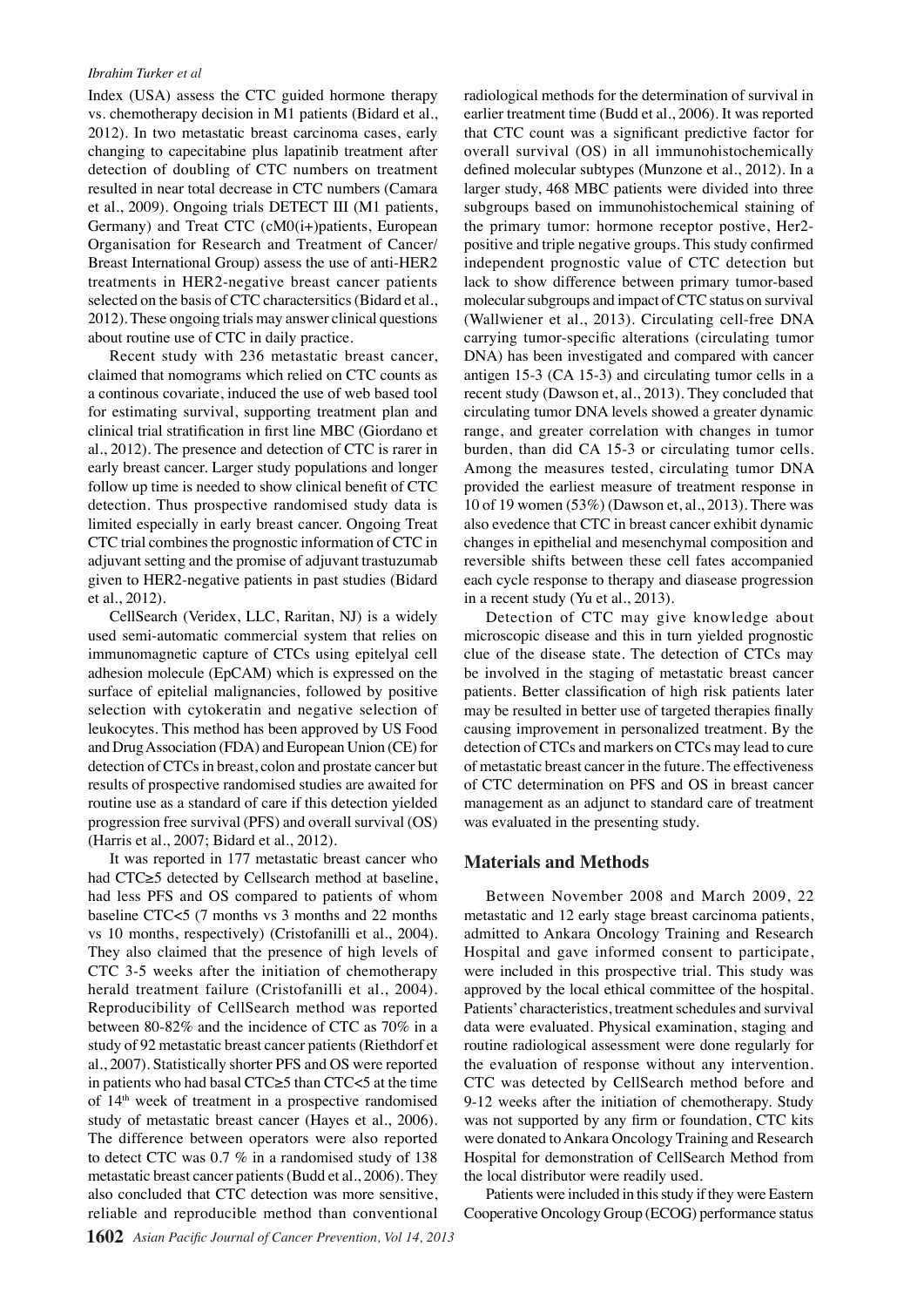was between 0-2. Metastatic patients and non-metastatic patients who started a new chemotherapy regimen entered in this study. Staging was done by TNM system (Edge et al., 2010). Chemotherapy responses were evaluated by using revised response evaluation criteria in solid tumours (RECIST) version 1.1 (complete response, partial response, stable disease and progression) (Eisenhauer et al., 2009). CTC was detected by CellSearch method before and 9-12 weeks after the initiation of chemotherapy. For processing, a 7.5 ml venous blood sample was dropped to 10 ml 'Cellsave Tube' (Veridex LLC, Raritan, NJ). For isolation and counting of CTCs, CellSearch System (Veridex LLC, Raritan, NJ, USA) was used which was defined before (Cristofanilli et al., 2004). Results were expressed as number of cells per 7.5 ml blood sample (Cristofanilli et al., 2004). Isolation and counting of CTC was done by an independent operator without knowing patients data as defined before previous studies (Kagan et al., 2002). Cut-off value equal or greater than 5 cells per 7.5 ml blood sample was considered to be ctc positive as defined before (Kagan et al., 2002). CTC results were not used as a part of staging or treatment decision plan troughout the entire study.

## *Statistics*

Overall survival (OS) was calculated from the date of diagnosis and death for any reason or the date of last contact. Progression free survival (PFS) was calculated from the date of first treatment until disease progression. Cut-off value equal or greater than 5 was considered to be ctc positive as defined before. Fisher's exact test was used to compare patient characteristics, CTC distribution and tumor factors between the populations. The survival of the patients was estimated using the Kaplan-Meier method. Long-rank test was used to compare and analyse the survival data. The determination of independent prognostic factors influencing survival was performed by Cox proportional hazard model. The 95% confidence interval was calculated for all hazard ratios (HRs) in Cox regression analysis. A p value less than 0.05 was considered to be statistically significant. For stastistical analysis, SPSS for Windows, version 15.0 software (SPSS Inc, Chicago, Illionis, USA) was used.

## **Results**

## *Patients' characteristics*

Between November 2008 and March 2009, 22 metastatic and 12 early stage breast carcinoma patients, admitted to Ankara.Oncology Training and Research Hospital and gave informed consent to participate, were included in this prospective trial. Patients' characteristics, treatment schedules and survival data were evaluated. Physical examination and routine radiological assessment were done regularly for the evaluation of response. CTC was detected twice by CellSearch method before and 9 to 12 weeks after the initiation of chemotherapy.

All patients were female. Median age was 48.0 (range: 29-65) and 52.5 (range: 35-66) in early stage and metastatic groups, respectively (Table 1). Treatment schedules and first site of metastasis was shown in Table

CTC was positive  $(\geq 5)$  in 3 (13.6%) patients before chemotherapy and 6 (27.3%) patients at anytime during chemotherapy in the metastatic group whereas CTC was positive in only one patient in early stage group before and during chemotherapy (Table 3). Clinical and radiological

**Table 1. Basic Characteristics' of Early Stage and Metastatic Breast Cancer Patients**

| Characteristics                |                | Metastatic<br>Patients<br>$(\%)$<br>$\mathbf n$ | Early-stage<br>Patients<br>$(\%)$<br>$\mathbf n$ |
|--------------------------------|----------------|-------------------------------------------------|--------------------------------------------------|
| Menopausal Status              | Premenopausal  | 15 (68.2)                                       | 7(58.3)                                          |
|                                | Postmenopausal | 7(31.8)                                         | 5(41.7)                                          |
| <b>Family History</b>          | Present        | 4(18.2)                                         | 1(8.3)                                           |
|                                | Absent         | 18 (81.8)                                       | 11(91.7)                                         |
| <b>Breast Operation</b>        | Present        | 19 (86.4)                                       | 12 (100)                                         |
|                                | Absent         | 3(13.6)                                         | (0.0)<br>0                                       |
| Stage at Diagnosis             | I-II           | 10(45.5)                                        | 7(58.3)                                          |
|                                | III-IV         | 12(54.5)                                        | 5(41.7)                                          |
| Grade                          | Unknown        | 9(40.9)                                         | 1(8.3)                                           |
|                                | Н              | 4(18.2)                                         | 5(41.7)                                          |
|                                | Ш              | 9(40.9)                                         | 6(50.0)                                          |
| Estrogen Receptor              | Positive       | 12(54.5)                                        | 6(50.0)                                          |
|                                | Negative       | 10(45.5)                                        | 6(50.0)                                          |
| Progesterone Receptor Positive |                | 12 (54.5)                                       | 7(58.3)                                          |
|                                | Negative       | 10(45.5)                                        | 5(41.7)                                          |
| c-erbB2 Status                 | Positive       | 11(50.0)                                        | 7(58.3)                                          |
|                                | Negative       | 11(50.0)                                        | 5(41.7)                                          |

**Table 2. First site(s) of Metastasis and Therapy Received by Early Stage and Metastatic Breast Cancer Patients** 

|                                    |                | Metastatic Non-Metastatic |       |
|------------------------------------|----------------|---------------------------|-------|
|                                    | Patients       | Patients                  |       |
|                                    | $(n=22)$       | $(n=12)$                  |       |
|                                    | $n \quad (\%)$ | $n \quad (\%)$            |       |
| Adjuvant Chemotherapy              |                |                           |       |
| Present                            | 16 (72.7)      | 12(100)                   |       |
| Absent                             | 6(27.3)        | 0(0.0)                    |       |
| Type of Adjuvant Chemotherapy      |                |                           | 100.0 |
| Antracycline based                 | 10(45.5)       | 6(50.0)                   |       |
| Taxane-trastuzumab                 | 6(27.3)        | 6(50.0)                   |       |
| Adjuvant Chemotherapy Cycle        |                |                           |       |
| $3-4$                              | 9(40.9)        | 3(25.0)                   | 75.0  |
| $6-9$                              | 13(59.1)       | 9(75.0)                   |       |
| Adjuvant Hormonotherapy            |                |                           |       |
| Present                            | 11(50.0)       | 9(75.0)                   |       |
| Absent                             | 11(50.0)       | 3(25.0)                   | 50.0  |
| Adjuvant Radiotherapy              |                |                           |       |
| Present                            | 9(40.9)        | 9(75.0)                   |       |
| Absent                             | 13(59.1)       | 3(25.0)                   |       |
| Metastastic Site (s)               |                |                           | 25.0  |
| Local-Regional                     | 7(31.8)        |                           |       |
| Multiple Visceral Metastatic Sites | 15 (68.2)      |                           |       |
| Palliative Chemotherapy            |                |                           |       |
| $1st$ Line                         | 10(45.5)       |                           | 0     |
| $2nd$ Line                         | 8(36.4)        |                           |       |
| 3rd Line                           | 4(18.2)        |                           |       |
| Paliative Chemotherapy Type        |                |                           |       |
| Antracycline                       | 4(18.2)        |                           |       |
| Taxane-trastuzumab                 | 5(22.7)        |                           |       |
| Capecitabine-platin-taxane         | 4(18.2)        |                           |       |
| Platin-gemcitabine. etoposide      | 5(22.7)        |                           |       |
| Other                              | 4(18.2)        |                           |       |

**20.3 6.3 10.1**

Newly diagnosed without treatment

**38.0 31.3**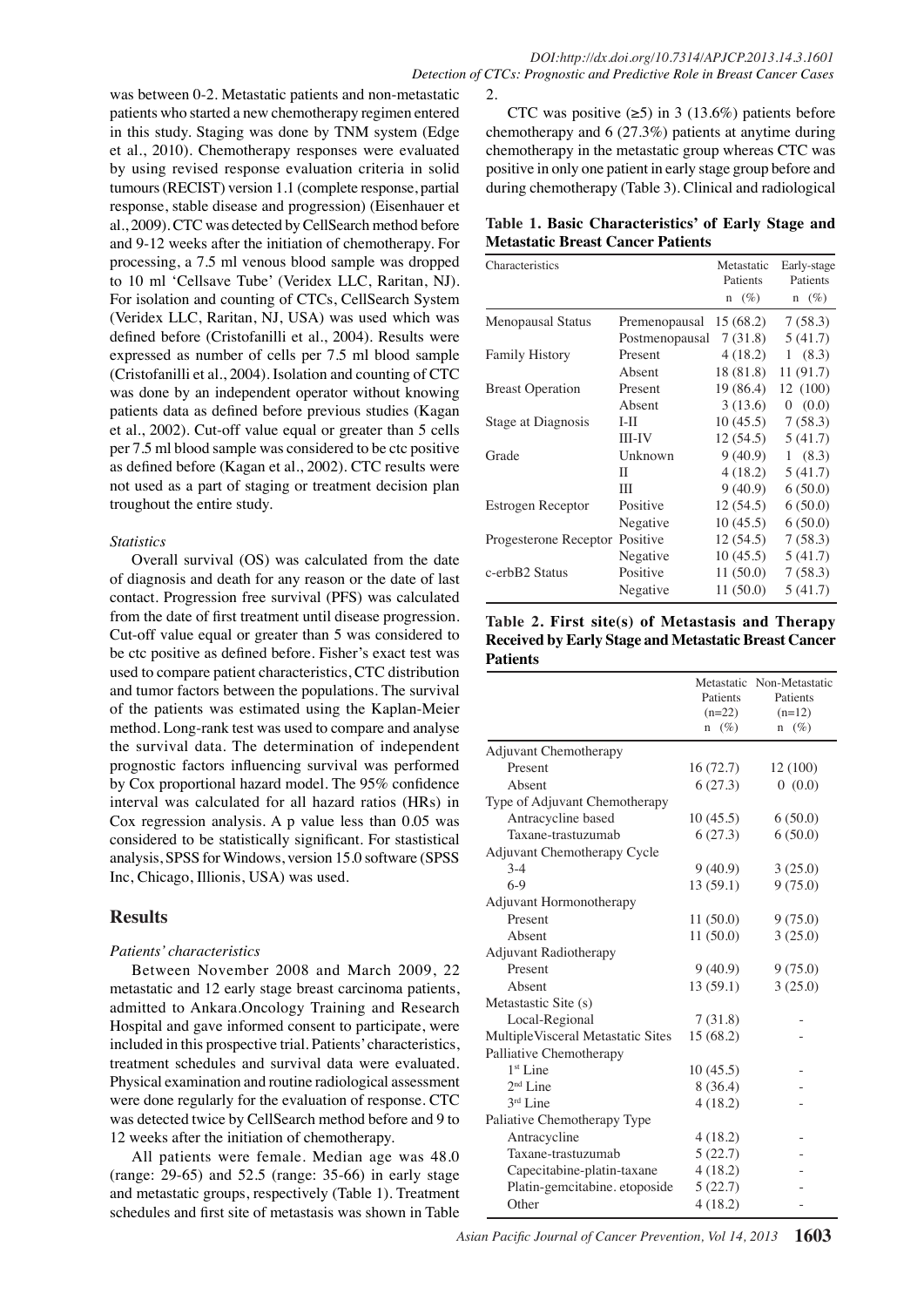#### *Ibrahim Turker et al*

treatment response evaluation results were shown in Table 3.

#### *Survival analysis*

The median follow-up was 22.0 (range: 21-23) and 19.0 (range: 5-23) months in the early stage and metastatic groups, respectively.

In the metastatic group, according to initial CTC measurements, both median PFS and OS were significantly shorter in initial (before chemotherapy) CTC positive patients compared to initial CTC negative patients (PFS:

**Table 3. Treatment Responses of Study Population According to Clinical, Radiological and Circulating Tumor Cell Change** 

|                             |                                    | Metastatic<br>Patients<br>$(n=22)$<br>$(\%)$<br>$\mathbf n$ | Non-Metastatic<br>Patients<br>$(n=12)$<br>$(\%)$<br>$\mathbf n$ |
|-----------------------------|------------------------------------|-------------------------------------------------------------|-----------------------------------------------------------------|
| <b>ECOG</b> Status          | 1                                  | 21 (95.5)                                                   | 12(100.0)                                                       |
|                             | $\overline{2}$                     | 1 $(4.5)$                                                   | (0.0)<br>$\theta$                                               |
|                             | ECOG Status (mid-term evaluation)  |                                                             |                                                                 |
|                             | 1                                  | 19 (86.4)                                                   | 12(100.0)                                                       |
|                             | $\overline{2}$                     | 3(13.6)                                                     | (0.0)<br>$\overline{0}$                                         |
| Outcome at the end of study |                                    |                                                             |                                                                 |
|                             | Exitus                             | 12(54.5)                                                    | (0.0)<br>0                                                      |
|                             | Alive                              | 10(45.5)                                                    | 12(100.0)                                                       |
| Progression                 | Present                            | 18 (81.8)                                                   | $\mathbf{1}$<br>(8.3)                                           |
|                             | Absent                             | 4(18.2)                                                     | 11<br>(91.7)                                                    |
|                             | CTC Status (Measured at any time)  |                                                             |                                                                 |
|                             | Positive $(\ge 5)$                 | 6(27.3)                                                     | 1<br>(8.3)                                                      |
|                             | Negative $(<5)$                    | 16(72.7)                                                    | (91.7)<br>11                                                    |
| CTC Change                  | Negative to Negative 16 (72.7)     |                                                             | (91.7)<br>11                                                    |
|                             | Positive to Positive               | 3(13.6)                                                     | $\theta$<br>(0.0)                                               |
|                             | Negative to Positive               | 3(13.6)                                                     | (0.0)<br>$\mathbf{0}$                                           |
|                             | Positive to Negative               | (0.0)<br>0                                                  | $\mathbf{1}$<br>(8.3)                                           |
|                             | Radiological Evaluation (Mid-term) |                                                             |                                                                 |
|                             | <b>Stabile Disease</b>             | 11(50.0)                                                    | No Recurrence                                                   |
|                             | Regression                         | 6(27.3)                                                     | No Recurrence                                                   |
|                             | Partial Regression                 | 4(18.2)                                                     | No Recurrence                                                   |
|                             | Progression                        | 1 $(4.5)$                                                   | (8.3)<br>1                                                      |



3.0 vs 13.0 months, Log-Rank p<0.001; and OS: 6.0 months vs. 19 months, Log-Rank p<0.001, figure 1 and 3). In the metastatic group, according to CTC measurements (between 9-12 weeks of chemotherapy) both median PFS and OS were significantly shorter in anytime CTC positive patients compared to anytime CTC negative patients (PFS: 4.0 vs 14.0 months, Log-Rank p=0.013; and OS: 8.0 months vs. 20.5 months, Log-Rank p<0.001, Figure 1B, 2B).

In metastatic group both PFS and OS were affected from multiple visceral metastatic sites  $(p=0.002$  and  $p=0.055$ respectively, table-4), higher grade ( $p=0.015$  and  $p=0.044$ respectively, table-4), initial CTC positivity (log rank p<0.001 and p<0.001 respectively, Table 4) and anytime CTC positivity  $(p=0.013$  and  $p<0.001$  respectively) and also radiological response of chemotherapy during chemotherapy cycles (both p<0.001, Table 4).

Both PFS and OS were not different according to stage of the tumor, ER, PR and CerbB2 status, age, ECOG performance status, adjuvant chemotherapy, radiotherapy or hormonotherapy. Since data about the grade of pathological specimens of the 9 patients were missing, correlation between grade and PFS or OS, was not considered to be clinically significant. Because of the

**Table 4. Factors Related to Progression Free Survival and Overall Survival**

| Variables                                           | P Value |
|-----------------------------------------------------|---------|
| Progression Free Survival                           |         |
| Initial CTC ( $\ge$ 5 vs <5)                        | < 0.001 |
| CTC at anytime $(\ge 5 \text{ vs } < 5)$            | 0.013   |
| Metastasis Site (Locoregional vs Multiple Site)     | 0.002   |
| Grade (Grade II vs III)                             | 0.015   |
| Radiological Response (Regression vs Progression)   | < 0.001 |
| Overall Survival                                    |         |
| Initial CTC ( $\ge$ 5 vs <5)                        | < 0.001 |
| CTC at anytime $(\ge 5 \text{ vs } < 5)$            | < 0.001 |
| Metastasis Site                                     | 0.055   |
| (Locoregional vs MultipleVisceral Metastatic Sites) |         |
| Grade (Grade II vs III)                             | 0.044   |
| Radiological Response (Regression vs Progression)   | < 0.001 |



**Figure 1. Kaplan-Meier Survival Curves Showing Progression Free Survival in Metastatic Breast Cancer Patients According. A) Initial CTC Status (positive vs negative):** Ordinate (Y) represents cumulative progression free survival and axis (X) represents time (months). Progression Free Survival of patients (dotted line) who were initially CTC positive (CTC≥5) was shorter than patients (straight line) who were initially CTC negative (CTC<5). (Progression free survival 3,0 months vs 13,0 months; Log-Rank p<0,001). **B) CTC Status at Any Time of the Study (positive vs negative):** Ordinate (Y) represents cumulative progression free survival and axis (X) represents time (months). Progression Free Survival of patients (dotted line) who were CTC positive at any time of the study (CTC≥5) was shorter than patients (straight line) who were initially CTC negative (CTC $\lt 5$ ). Progression free survival 4.0 months vs 14.0 months; Log-Rank p=0.013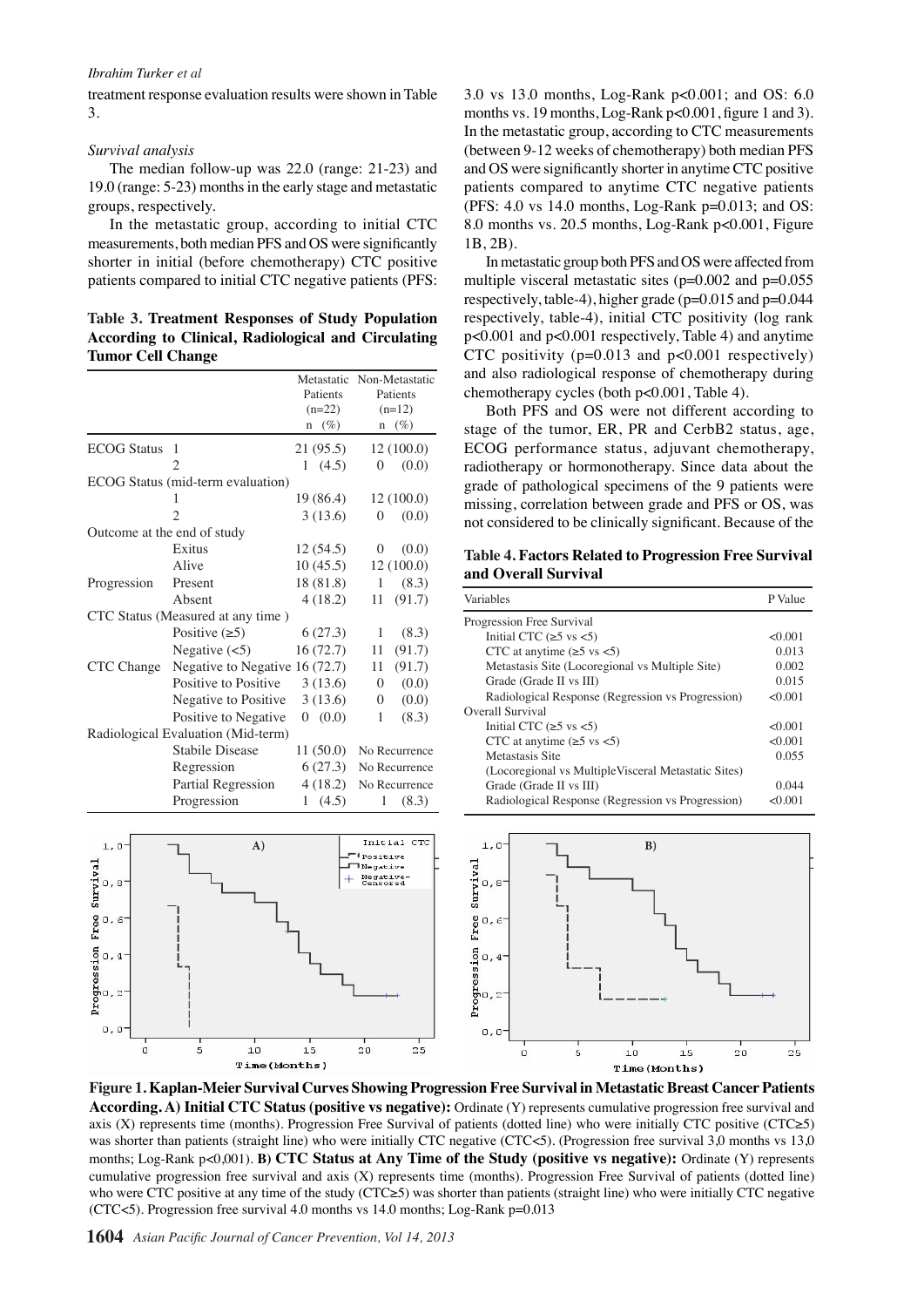

**Figure 2. Kaplan-Meier Survival Curves Showing Overall Survival in Metastatic Breast Cancer Patients According. A) Initial CTC Status (positive vs negative).** Ordinate (Y) represents cumulative overall survival and axis (X) represents time (months). Overall Survival of patients (dotted line) who were initially CTC positive (CTC≥5) was shorter than patients (straight line) who were initially CTC negative (CTC<5). (Overall survival 6.0 months vs 19.0 months; Log-Rank p<0,001). **B) CTC status at Any Time of the Study (positive vs negative).** Ordinate (Y) represents cumulative overall survival and axis (X) represents time (months). Overall Survival of patients (dotted line) who were initially CTC positive (CTC≥5) was shorter than patients (straight line) who were CTC negative at any time of the study(CTC<5). (Overall survival 8.0 months vs 20.5 months; Log-Rank p<0,001), CTC: Circulating Tumor Cell

limited number of patients in adjuvant treatment group, survival analysis was not performed, at all.

## **Discussion**

The incidence of CTC in breast cancer was reported to be 12-50% in early setting and 25-80% in advanced and metastatic settings depending on the methods used in different clinical studies (Riethdorf S et al.,2008; Franken et al., 2012). In our study CTC was positive  $(\geq 5)$ in 3 (13.6%) patients before chemotherapy and 6 (27.3%) patients during chemotherapy in the metastatic group whereas CTC was positive in only one patient in early stage group before and at anytime during chemotherapy. There was only one recurrence in the adjuvant patient group, that gave an impression that this patient group had unintendly low risk for recurrence. However, this was a speculative result because of small number of patients and relatively short follow-up time in the adjuvant setting. It was recommended that more than a single cut-off point for positivity of CTC should be used for better risk classification especially in adjuvant trials because there has been no defined threshold point for CTC positivity in this group (Tibbe et al., 2007). It was reported that as CTC levels increased as a continous variable, there was a non linear risk of death in a study of 80 metastatic breast cancer patients (Botteri et al., 2010).

In the metastatic group in our study, both median PFS and OS were significantly shorter in CTC positive patients compared to CTC negative patients according to initial or anytime CTC measurements. It was previously reported similiar results in a randomised prospective multicenter study in 177 metastatic breast cancer (Cristofanilli et al., 2004). In a subgroup analysis of 83 metastatic breast cancer who had received first line chemotherapy further showed that OS was shorter in basal CTC positive and control CTC positive women at the  $4<sup>th</sup>$  week of treatment than CTC negative women (Cristofanilli et al., 2005). They

also concluded that CTC was an independent prognostic factor for prediction of progression free survival and overall survival (Cristofanilli et al., 2005). Similiar randomised study confirmed this results by detecting CTC positivity at baseline (before chemotherapy) and at the  $14<sup>th</sup>$  week of chemotherapy (Hayes et al., 2006). Researchers claimed that CTC was correlated better with hematogenous dissemination rather than locally invasive disease (Nakagawa et al., 2007). They also believed that non metastatic breast cancer cases who was CTC positive, had greater risk of early distant metastasis than CTC negative breast cancers of same stage (Nakagawa et al., 2007). Prognostic significance of CTCs in metastatic breast cancer patients also confirmed in 185 newly diagnosed cases retrospectively (Dawood et al., 2008). CTC positivity (CTC $\geq$ 5) was found to be an independent parameter and relative risk of death was 3.64 (CI: 2.11- 6.30) (Dawood et al., 2008). They proposed that CTC positivity should be involved in staging of breast cancer and this high risk patients were a candidate for clinical trials of selected targeted therapies in order to eliminate CTCs (Dawood et al., 2008). Recently, CTC detection compared with serum tumor markers in a large prospective trial in first line chemotherapy for 267 MBC patients (Pierga et al., 2012). They confirmed that treshold of CTC≥5 was statistically significant for PFS and OS on multivariate analysis independently from serum tumor marker (Pierga et al., 2012).

In our study, in metastatic group both PFS and OS were also affected from multiple visceral metastatic sites  $(p=0.002$  and  $p=0.055$  respectively) and higher grade  $(p=0.015$  and  $p=0.044$  respectively), but not affected from the stage of the tumor, ER, PR and CerbB2 status, age, ECOG performance status, adjuvant chemotherapy, radiotherapy or hormonotherapy. Since grade data of the 9 patients were missing, correlation between grade and PFS and OS, were not considered clinically significant.

Radiological response of chemotherapy during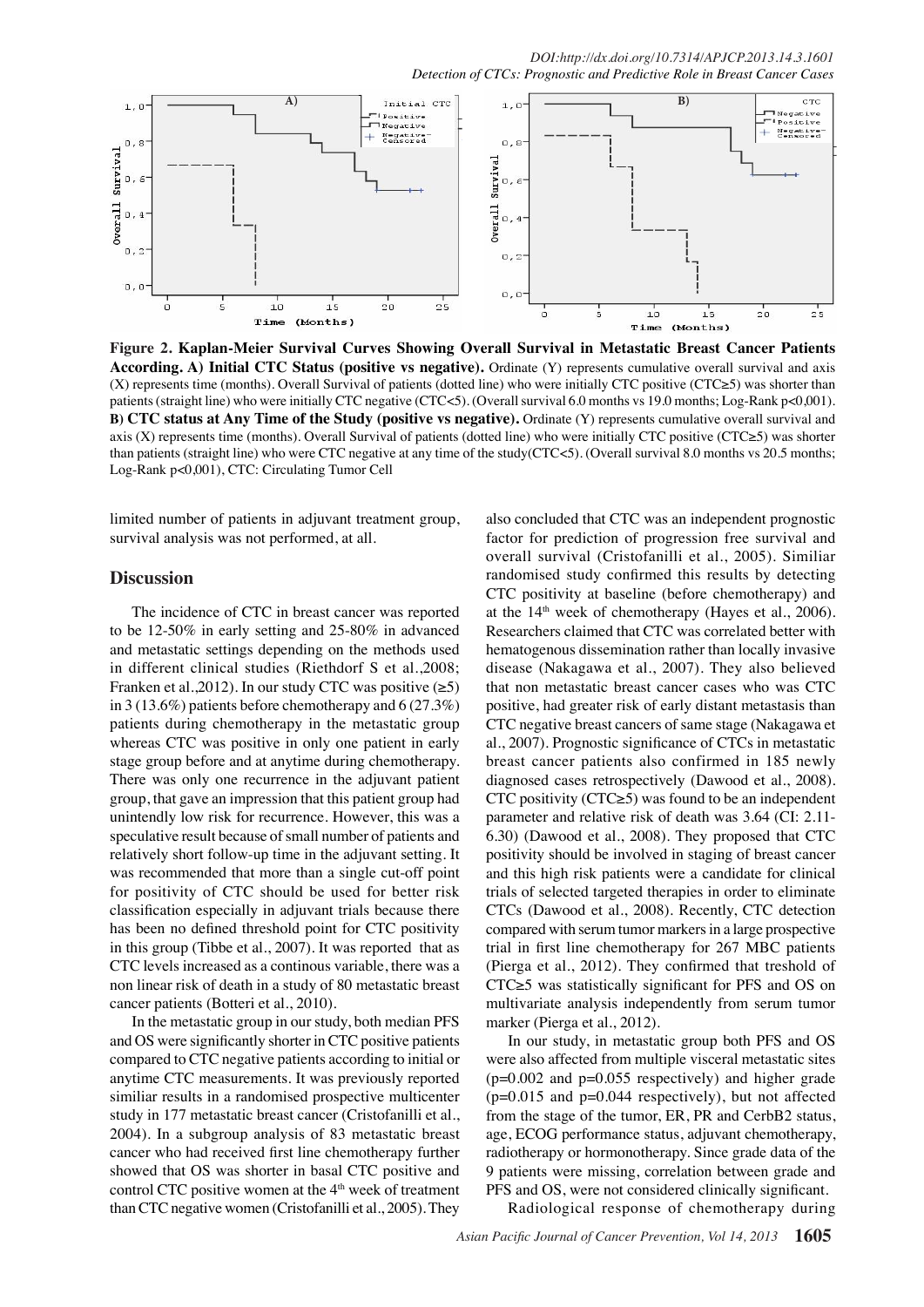#### *Ibrahim Turker et al*

chemotherapy cycles was also correlated with better survival in our study (both p<0.001). Similar result was reported in 138 metastatic breast cancer patients (Budd et al., 2006). They found that both positive basal CTC and positive CTC at 4th weeks of study and better correlated with outcome than conventional radiological evaluation at 10th weeks of the study (Budd et al., 2006).

that CTCs were highly correlated with imaging results<sub>25.0</sub> pretreated 68 metastatic breast cancer study population 75.0 yet. Researchers found a correlation between radiologicall 00.0 **46.8 56.3** multicenter study (Nakamura et al., 2010). They found that It has not well known how frequently and in which period of chemotreapy cycle was necessary to detect CTCs for prediction of survival benefit of chemotherapy progression and CTC positive patients (CTC≥5) in a  $3<sup>th</sup>$ - $5<sup>th</sup>$  weeks and  $7<sup>th</sup>$ -9<sup>th</sup> weeks of chemotherapy in a heavily (Liu et al., 2009). Others confirmed this results in a 119 metastatic breast cancer patient population in a prospective 7 of 11 (63.6%) of patients, whose CTC level increased 100% after one cycle of chemotherapy, had progressive disease by imaging at first follow up. They concluded before and after chemotherapy (Nakamura et al., 2010). A meta-analysis of the prognostic value of CTC in breast cancer showed that between January 1990 and January 2012, eligible 49 studies enrolling 6,825 patients were conducted (Zhang et al., 2012). The prognostic value of CTC was significant in both early (DFS: HR 2.86; 95%CI 2.19-3.75; OS: HR, 2.78; 95%CI 2.22-3.48) and metastatic breast cancer (PFS: HR, 1.78; 95% CI, 1.52-2.09; OS: HR, 2.33; 95% CI, 2.09-2.60). Further subgroup analyses showed that this results were stable irrespective of the CTC detection method and time point of blood withdrawal (Zhang et al., 2012).

In our study, because of limited number of patients in adjuvant treatment group, survival analysis were not performed. Since it is a rarer entity for adjuvant breast cancer patient group there were studies claimed that only a single CTC number might be important (Slade et al., 2009). Even in metastatic cancer patients it was reported that detection and phenotyping of CTC was challenging (Coumans et al., 2012). A randomized study investigated prognostic effect of CTC in a neoadjuvant trial of 115 locally advanced breast cancer patients (Bidard et al., 2010). They found that there was a correlation between presence of CTC (CTC≥1, detected by CellSearch method) and a shorter time to metastasis  $(p=0.01)$  and a worse overall survival  $(p=0.007)$  during 36 months follow up (Bidard et al., 2010). Other study confirmed that persistence of disseminated tumor cells after neoadjuvant treatment for locally advanced breast cancer predicts poor survival (Mathiesen et al., 2012).

As a result, CTC positivity was confirmed as a prospective marker even in our small patient population, in this single center study. Measurement of CTC by CellSearch method in metastatic breast carcinoma may be an indicative of early risk of relapse or death and even as less as two times of measurement during the whole chemotherapy program may be enough to have a decision but this finding should be confirmed with prospective trials in larger study populations.

## **References**

- Alemar J, Schuur ER (2013). Progress in using circulating tumor cell information to improve metastatic breast cancer therapy. *J Oncol*, **10**, 702732.
- Bidard FC, Mathiot C, Delaloge S, et al (2010). Single circulating tumor cell detection and overall survival in nonmetastatic breast cancer. *Ann Oncol*, **21**, 729-33.
- Bidard FC, Fehm T, Ignatiadis M, et al (2012). Clinical application of circulating tumor cells in breast cancer: overview of the current interventional trials. *Cancer Metastasis Rev*, **10**, 9398.
- *25.0 Cancer Res* | **30.0 20.3 10.1 10.1 10.1 10.1 10.1 10.1 10.1 10.1 10.1 10.1 10.1 10.1 10.1 10.1 10.1 10.1 10.1 10.1 10.1 10.1 10.1 10.1 10.1 10.1 10.1 10.1 10.1 10.1 10.1 10.1 10.1** relationship between circulating tomour cells number and prognosis of metastatic breast cancer. *Breast Cancer Res Treat*, **122**, 211-7.
- Budd GT, Cristofanilli M, Ellis MJ, et al (2006). Circulating tumo**g cells** vers<sup>46</sup>. Sinaging-predicting overall survival in metastatic breast cancer. *Clin Cancer Res*, **12**, 6403-09.
- 50.0 Camara O, Jörke C, Hammer U, et al (3009). Monitoring 30.0 Camara O, Jörke C, Hammer U, et al (3009). Monitoring circulating epithelial tumour cells (CETC) to gauge therapy: in patients with disease progression after trastuzumab persisting CETC can be eliminated by combined lapatinib
	- **38.0 31.3** treatment. *J Cancer Res Clin Oncol*, **135**, 643-7.
	- 0 **25.0 27.6 33.1 31.3 30.0 23.7** Cohen SJ, Punt JA, Iannotti N, et al (2008). Relationship of circulating tumor cells to tumor response, progression-free survival, and overall survival in patients with metasta
	- colorectal cancer. *J Clin Oncol*, **26**, 3213-21. Coumans  $E_A$ , Ligthart ST, Uhr  $E_W$ , Terstappen LW (2012).
	- Remission Challesses in the enumeration and phenotyping of CT *Clin Cancer Res*, **18**, 5711-8.
	- Persistence or recurrence Cristofanilly M, BuddgGT, Ellis  $\overline{M}$ J, et al (2004). Circulati tumor  $\triangle$ lls, diseas $\overline{\diamond}$  progressi $\circ$ n, and survival in metasta breast cancer. *N Engl J Med*, **351**, 781-91.
	- Newly diagnosed with diagnosed with treatment. Newly diagnosed with treatment. Cristofanil $\mathbb{R}$  M, Hayes DF, Budd  $\mathbb{G}$ T, et al (2005). Circulation tumor  $\frac{d}{dt}$ lls: a nov $\frac{d}{dt}$  prognosti $\frac{d}{dt}$  factor for newly diagnos metastatic breast cancer. *J Clin Oncol*, 23, 1420-30.
	- Dawood  $\mathbb{S}$  Broglio  $\mathbb{R}$ , Valero V, et al (2008). Circulation tumor  $\overline{\xi}$ ells in metastatic breast cancer. from prognos stratification to modification of the staging system? *Cancer*, **113**, 2422-30.
	- Dawson SJ, Tsui DW, Murtaza M, et al.(2013). Analysis of circulating tumor DNA to monitor metastatic breast cancer. *N Engl J Med*, **368**, 1199-209.
	- De Bono JS, Scher HI, Montgomery RB, et al (2008). Circulating tumor cells predict survival benefit from treatment in metastatic casration-resistant prostat cancer. *Clin Cancer Res*, **14**, 6302-09.
	- Eisenhauer EA, Therasse P, Bogaerts J, et al (2009). New response evaluation criteria in solid tumours: Revised RECIST guideline (version 1.1). *Eur J Cancer*, **45**, 228-47.
	- Edge SB, Byrd DR, Compton CC, et al (2010). AJCC (American Joint Committee on Cancer) Cancer Staging Manual, 7<sup>th</sup> ed, Springer-Verlag, New York, 347-77.
	- Franken B, de Groot MR, Mastboom WJ, et al (2012). Circulating tumor cells, disease recurrence and survival in newly diagnosed breast cancer. *Breast Cancer Res*, **14**, 133.
	- Giordano A, Egleston BL, Hajage D, et al (2013). Establishment and validation of circulating tumor cell-based prognostic nomograms in first-line metastatic breast cancer patients. *Clin Cancer Res*, **19**, 1596-602.
	- Harris L, Fritsche H, Mennel R, et al (2007). Amarican Society of Clinical Oncology 2007 update of recommendations for the use of tumor markers in breast cancer. *J Clin Oncol*, **25**, 5287.
	- Hayes DF, Cristofanilli M, Budd GH, et al (2006). Circulating tumor cells at each follow-up time point during therapy of metastatic breast cancer patients predict progression-free and

| ree<br>tic |      |              |
|------------|------|--------------|
| 2).<br>C.  | None | Themotherany |
| ing<br>tic |      |              |
| ing<br>sed |      |              |
| ng<br>tic  |      |              |

**12.8**

**51.1**